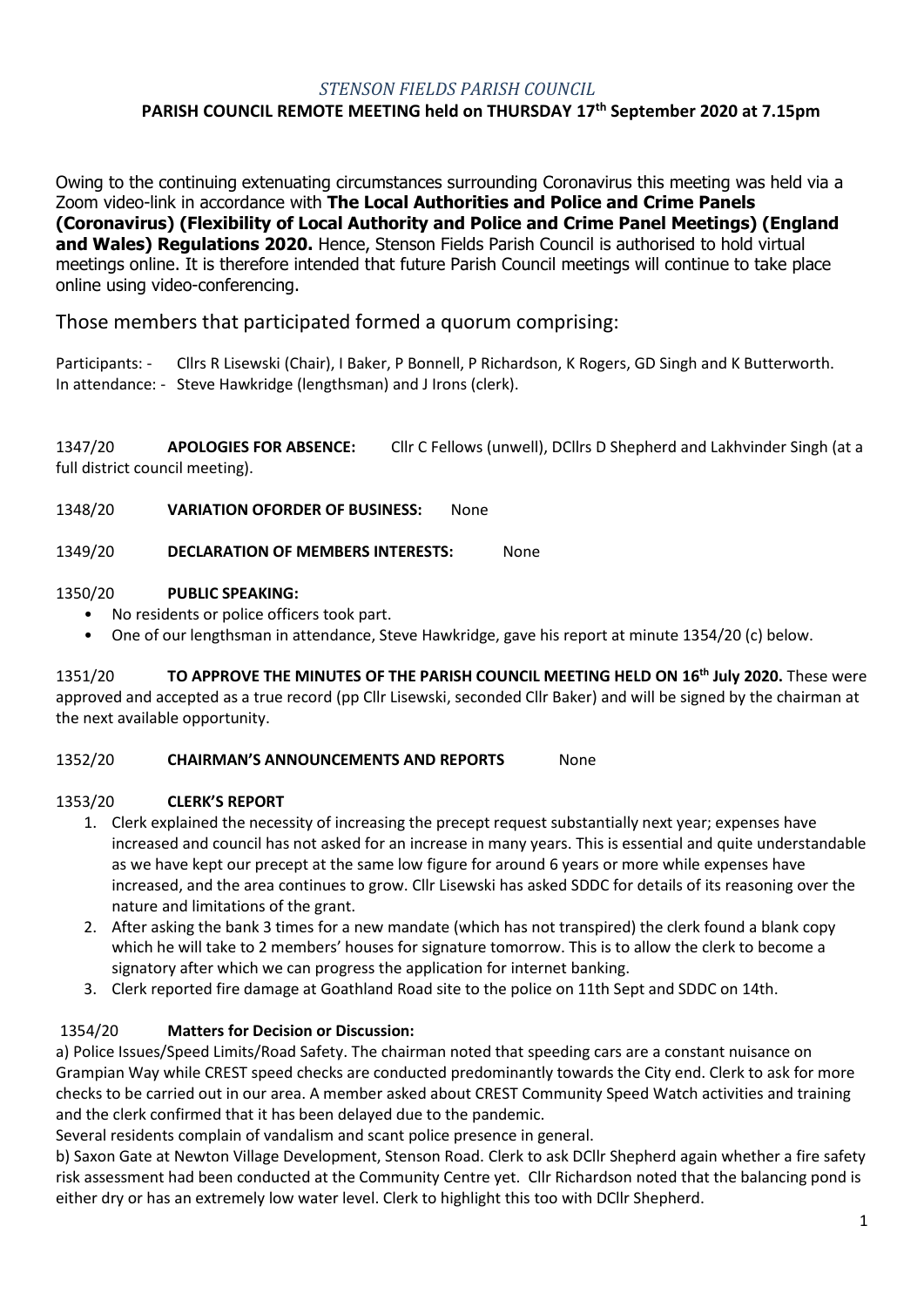c) Lengthsmen Scheme. Steve Hawkridge noted the following:

- household waste continues to be deposited in litter bins;
- an end-bung is missing on the Fox Close gym equipment;
- he removed the damaged door from the Holdernesss Close vandalised noticeboard;
- fly-tipping of, among other items, radiator, mattress, clothes horse and bags of leaves, is prevalent along Stenson Road. Steve reported much of this to the Clean Team who have since collected it;
- graffiti continues to blight the area, some of which Jane Hawkridge reported to *'fix my street'*. Clerk to ask SDDC for a removal kit;
- residents have complained about weeds in gutters although the clerk recently enquired with SDDC who replied saying it sprayed 2 weeks ago;
- As reported in the last meeting Cllr Lisewski mentioned abandoned ASDA shopping trolleys in some streets and added that the Clean Team will collect these if reported;
- Steve kindly returned a lottery ticket that he found in the street to the owner-resident;
- Steve asked the clerk for a list of upcoming meetings that he can place on notice boards, to include details of our remote meetings as described on agendas.

The chairman thanked Steve for his report and both he and Jane for their continuing service.

d) Environmental issues (Biffa, trees, bulbs, bins etc). Cllr Lisewski rued the cutting down of an historic hedge on Stenson Road, opposite Merevale Way; clerk to inform Highways. Cllr Lisewski will kindly send photos of this to the clerk.

e) To consider equipment & fencing to upgrade the Ledbury Chase play site. **Resolved:** members to consider replacement of some equipment and installation of a fence. Clerk circulated the details of 2 prospective suppliers to members and will forward more companies' details for consideration. Members will review this in the next meeting. Clerk to ask SDDC to paint the kickboard, remove broken glass and repair the recent fire damage. This to be copied to DCllr Shepherd and the police asking for more patrols around to park.

Cllrs Richardson and Lisewski raised the issue of plantings by a resident on district-owned land at Holderness Close, near to our noticeboard. Cllr Richardson will kindly forward photos again to the clerk who will then report it to SDDC.

f) to consider relocating the Holderness Close notice board. **Resolved:** to take no action at present.

g) to consider a repair to the Fox Close goalmouth matting. **Resolved:** to take no action at present.

h) to approve a new Equality & Diversity policy. **Resolved:** agreed hence clerk will circulate to members and insert it onto the website.

i) to consider purchasing a report from the website developer regarding alterations to the site ensuring it conforms to website accessibility requirements at a cost of £120. **Resolved:** agreed.

### 1355/20 **PLANNING**

### To consider planning applications.

DMPA/2020/0823 - The erection of a proposed annexe at 17, Derwent Drive, Stenson Fields**. Resolved:** no objection although clerk to ask SDDC to investigate the size and position of the annexe.

DMPA 2020/0805 - The erection of a rear first floor extension to form a balcony and new access doors at Stenson Fields Farmhouse, Stenson Road. **Resolved:** no objection.

### Decisions.

**August -** DMPA/2020/0645 - The erection of a first-floor extension at 72 Glenmore Drive, Stenson Fields.

# **Approved subject to conditions.**

DMPA/2020/0602 - The erection of extensions (amended scheme to that approved under permission ref. DMPA/2019/1411) at 2 Avon Close, Stenson Fields. **Approved subject to conditions.**

DMPA/2020/0490 - The erection of an extension to form additional small community hall and associated facilities including Entry-hall toilets and storage at Sinfin Community Centre, Swallowdale Road, Stenson Fields.

### **Approved subject to conditions.**

DMPA/2020/0709 -The erection of a single storey rear extension at 5 Glenmore Drive, Stenson Fields. **Approved subject to conditions.**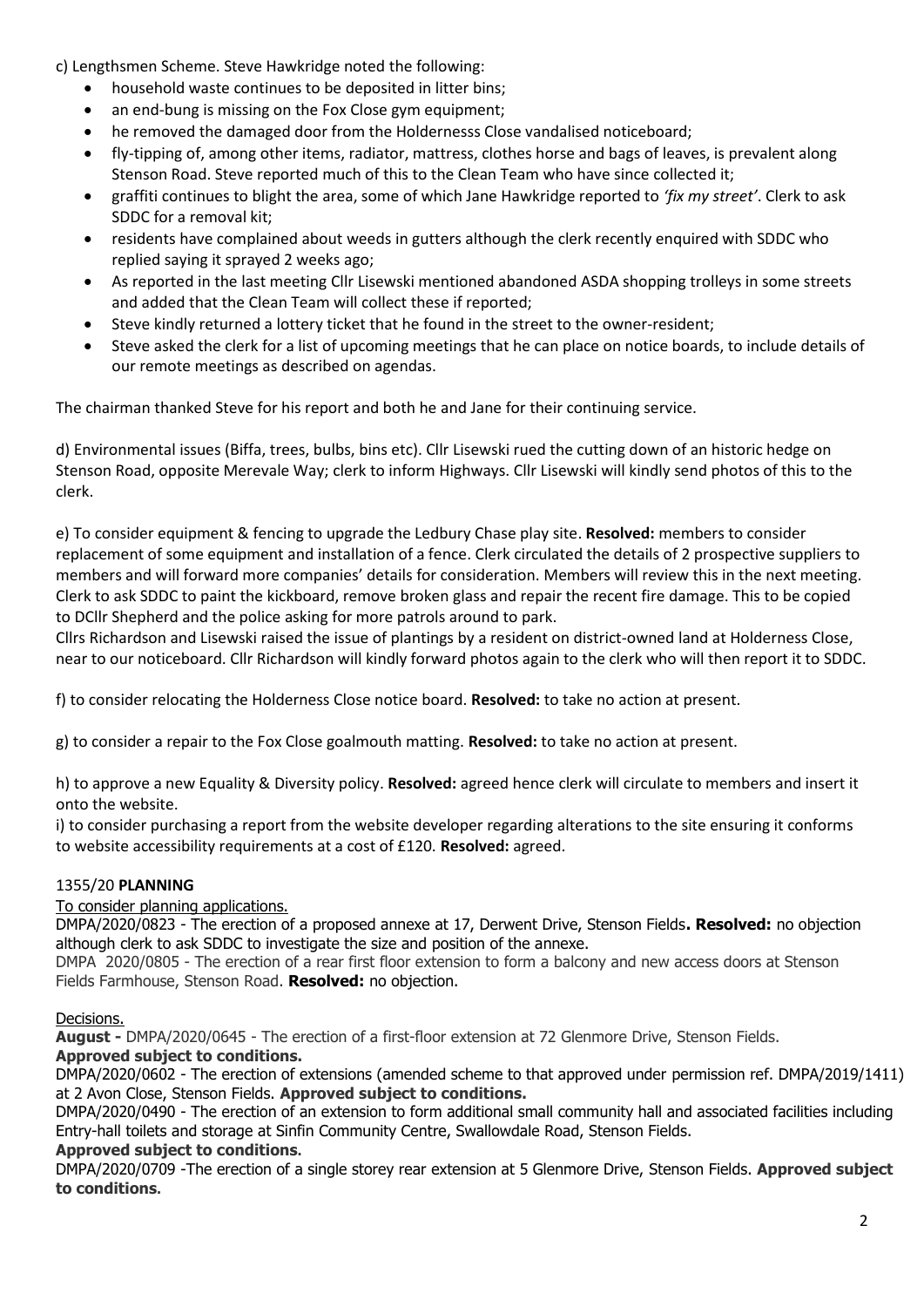#### Consultation enquiries with SDDC

96 Beaufort Road – extension begun apparently without planning permission; SDDC is looking into this.

6 Tregony Way – building ongoing but work began apparently without an application; SDDC replied on  $16<sup>th</sup>$  Sept stating it will enquire with the owners.

Neither of the above appear on the planning website.

Cllr Lisewski highlighted an encroachment of land by a resident at Zetland Crescent and will kindly send a photo to the clerk who will report it to SDDC.

CD9/0319/110 - Derbyshire County Council application - DEMOLITION OF ASHLEA FARM AND RELATED BUILDINGS OFF DEEP DALE LANE AND THE DEVELOPMENT OF A NEW ALL MOVEMENT JUNCTION ON THE A50 AND CONNECTING LINK ROAD TO INFINITY PARK WAY, WITH ASSOCIATED WORKS INCLUDING: STREET LIGHTING COLUMNS, FOOTWAYS/CYCLEWAYS, CONSTRUCTION OF EARTH MOUNDS, FLOOD COMPENSATION AREAS, ACOUSTIC FENCING AND LANDSCAPING. Land between Deep Dale Lane and Infinity Park Way, Sinfin, Derby. **Resolved:** no comments.

#### 1356/20 **Finance**

(a) Accounts for Payment – cheques to be approved and signed:

| <b>Cheque No</b> | Payee-                                                                                                                                       | <b>Total £</b> |
|------------------|----------------------------------------------------------------------------------------------------------------------------------------------|----------------|
| 002343           | J Irons – Clerk's salary 4 weeks to $31st$ July                                                                                              | 803.69         |
| 002343           | J Irons - Clerk's salary 4 weeks to 28 <sup>th</sup> August                                                                                  | 803.69         |
| 002343           | J Irons - clerk's expenses July - September (including clerk's pension<br>return [£421.78] to be paid online on 18 <sup>th</sup> September)* | 487.98         |
| 002344           | J Hawkridge - Lengthsman pay 4 weeks to $31st$ July                                                                                          | 212.25         |
| 002344           | J Hawkridge - Lengthsman pay 4 weeks to 28 <sup>th</sup> August                                                                              | 223.85         |
| 002345           | S Hawkridge - Lengthsman (part-furlough) pay 4 weeks to 31 <sup>st</sup> July                                                                | 210.05         |
| 002345           | S Hawkridge - Lengthsman pay 4 weeks to 28 <sup>th</sup> August                                                                              | 219.25         |
| 002346           | HMRC - tax & NI July - August                                                                                                                | 45.09          |
| 002346           | HMRC - tax & NI August - Sept                                                                                                                | 47.49          |
| 002347           | Biffa -emptying of waste bin September - December                                                                                            | 374.71         |
|                  | <b>TOTAL</b>                                                                                                                                 | 3428.05        |

\*clerk's expenses comprise the following:

| Shardlow to Stenson Fields & return<br>Home allowance (£24 per 4-weekly)<br>Clerk's pension return in August & September paid online personally<br>Total |                                                                                                          | £18.20<br>£48.00<br>£421.78<br>£487.98 |  |
|----------------------------------------------------------------------------------------------------------------------------------------------------------|----------------------------------------------------------------------------------------------------------|----------------------------------------|--|
| (b)<br>(c)                                                                                                                                               | HMRC - VAT reimbursement 2019/20 on 17 <sup>th</sup> July<br>Current Account Bank balance as at end-July | 549.69<br>cf 13330.00                  |  |

(d) as permitted under Financial Rules the clerk visited Cllrs Fellows and Baker on 18<sup>th</sup> September to obtain signatures on cheques; and their signatures on a bank mandate to initiate clerk becoming a signatory.

#### 1357/20 **TO RECEIVE FEEDBACK AND REPORTS FROM COUNCIL REPRESENTATIVES ON OUTSIDE BODIES**

Cllr Rogers advised that the Sinfin surgery is closed until further notice although prospective new staff are presently being interviewed. The August PPG meetings was cancelled, the next to be held on 29<sup>th</sup> September. Clerk to make our district councillors of these facts.

The surgery's website notes that 8 doctors attend the surgery, all receiving a salary of around £117k. The chairman thanked Cllr Rogers for his report.

1358/20 **ITEMS FOR INFORMATION** Clerk had circulated recent DALC newsletters and Coronavirus updates received through DALC's Zoom meetings.

### 1359/20 **Agenda items for the next meeting.**

- Police Issues/Speed Limits/Road Safety;
- Saxon Gate at Newton Village Development, Stenson Road;
- Environmental issues (Biffa, trees, bulbs, bins, etc);
- Lengthsmen Scheme;